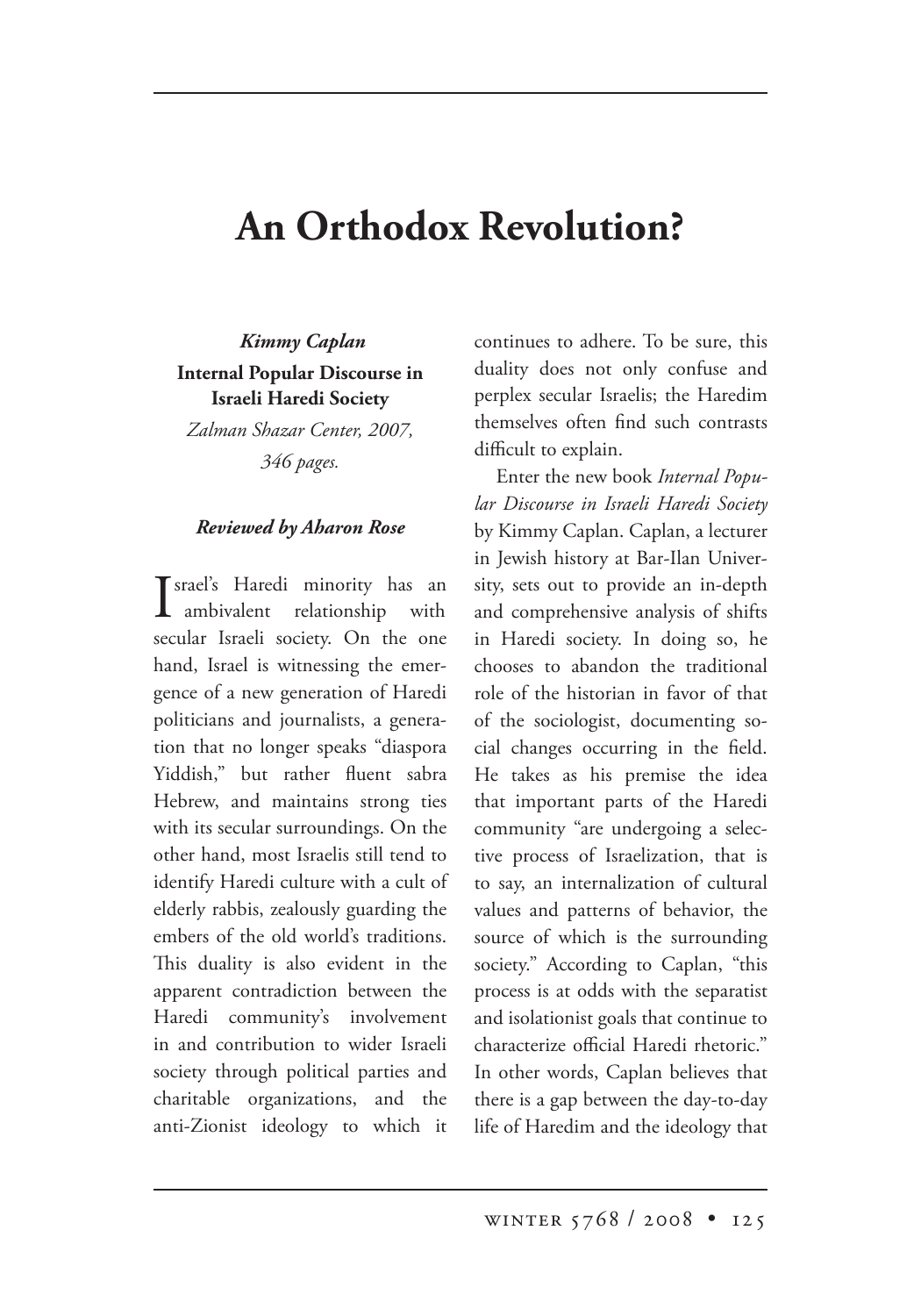purports to represent and define it. To expose and analyze this dissonance is the primary goal of *Internal Popular Discourse in Israeli Haredi Society* and the book makes a praiseworthy, if only partly successful, attempt to do so.

 $\prod_{\text{explains the methodology under}}$ n the book's introduction, Caplan lying his research. Specifically, he differentiates between the ideologicalrhetorical ethos of the Haredi elite, and what he calls "popular religion," a somewhat vague concept that refers, generally, to the values and beliefs of "ordinary" believers and their practical expression. On this basis, Caplan identifies a conspicuous flaw in previous research on Israel's Haredi community: Whereas the popular aspect of Sephardi religiosity—both "traditional" and Haredi—has been systematically researched by both academics and the media, the equivalent phenomenon in the Ashkenazi community has been virtually ignored. According to Caplan, scholars and journalists have consistently tended to approach the study of Ashkenazi Haredim "from the top down"—that is, by focusing on the viewpoint of their leadership. As such, he maintains, they have neglected to investigate those changes that occur "from the bottom up." Consequently, the image formed of the Haredi community is shaped almost entirely by its elite:

Researchers' disregard of popular religion in the Ashkenazi Haredi community is connected to the image that this community continues to display towards the outside world. According to this image, the Haredim are a hierarchical and ordered community, in which everything that happens is directed by the leadership, whose subjects act in absolute compliance with its guidance and instruction. However, it appears that the picture is far more complex. Certainly, there is no doubt that the leadership occupies a central and important position in this community and its various sub-groups, but the challenges of real life on the one hand and theological uncertainties on the other have laid the foundation for a broad internal popular discourse, as they have for other phenomena in the realm of popular religion. Moreover, it appears that this discourse is not in keeping with the direction set by the senior leadership.

In other words, unlike the religious texts distributed by the Haredi elite—the extent of whose distribution and influence is, in any case, open to doubt—the popular religion draws its energies from a vibrant and internal discussion, one in which broad swaths of the community participate. Moreover, the popular religion allows for the emergence of alternatives to the established leadership. Thus, for example, lectures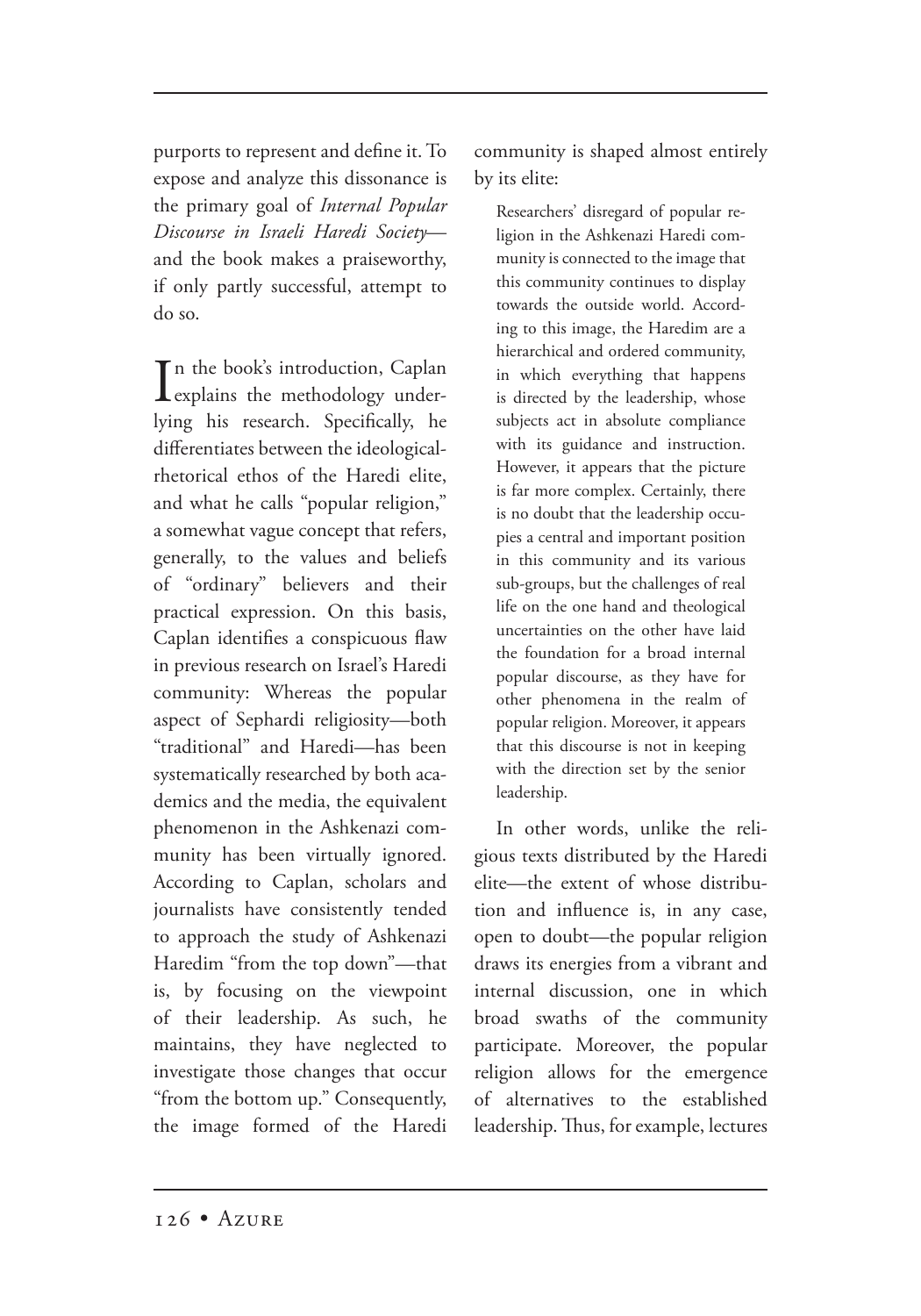by Haredi marriage counselors and psychologists draw wide audiences, despite—or rather, precisely because of—the speakers' professional, and not merely religious, authority.

Caplan analyzes four main areas in and around which the internal discourse is being conducted in the Haredi Ashkenazi community: First, recorded lectures by popular Haredi sermonizers not connected to the rabbinical leadership. Second, the phenomenon of *hazara bitshuva*, the "return to faith" by secular Jews, which brings elements from the outside world into Haredi society. Third, the vigorous discussion of the Holocaust in the Haredi press and literature, despite the rabbinical elite's longtime policy of avoiding it. Last, Haredi women's going to work outside the community. This final trend is accompanied by yet another internal discussion, this time among Haredi women themselves. Moreover, this discussion is not necessarily bound by the conventions of the prevailing conservative ethos—which has, Caplan argues, lost much of its relevance in the face of these new developments.

The first area examined by Caplan is that of sermonizing, known to the Israeli public mainly through the activities of prominent Sephardi rabbis such as Rabbi Ovadia Yosef, who, despite his significant halachic stature, does not eschew populist appearances. But Caplan directs most of his attention to the bustling industry of popular sermons, whose practitioners constitute an alternative "sub-elite," distinct from the established religious leadership. These sermons provide a window into the internal discourse occurring within the Haredi community and the subjects that occupy its intellectual energies, beginning with matters affecting the family unit and extending to fundamental theological topics such as the principle of "reward and punishment." Moreover, a thriving subculture of modern oral folklore exists on the periphery of these sermons—such as stories about séances and autistic prophesying which validates beliefs held by the audience even as it arouses the wrath of the Lithuanian rabbinical leadership, which sees them as a form of idolatry. To Caplan, these phenomena reflect the blurring of cultural boundaries between Ashkenazi and Sephardi Haredim.

Among the most prominent subjects in popular sermons are attitudes toward secular Israel. Haredi "high" culture tends to deal with the challenge posed by secularism through weighty halachic discussions and ideological polemics. Popular sermonizers, by contrast, favor entertaining their listeners through ridicule and satire. As an example, Caplan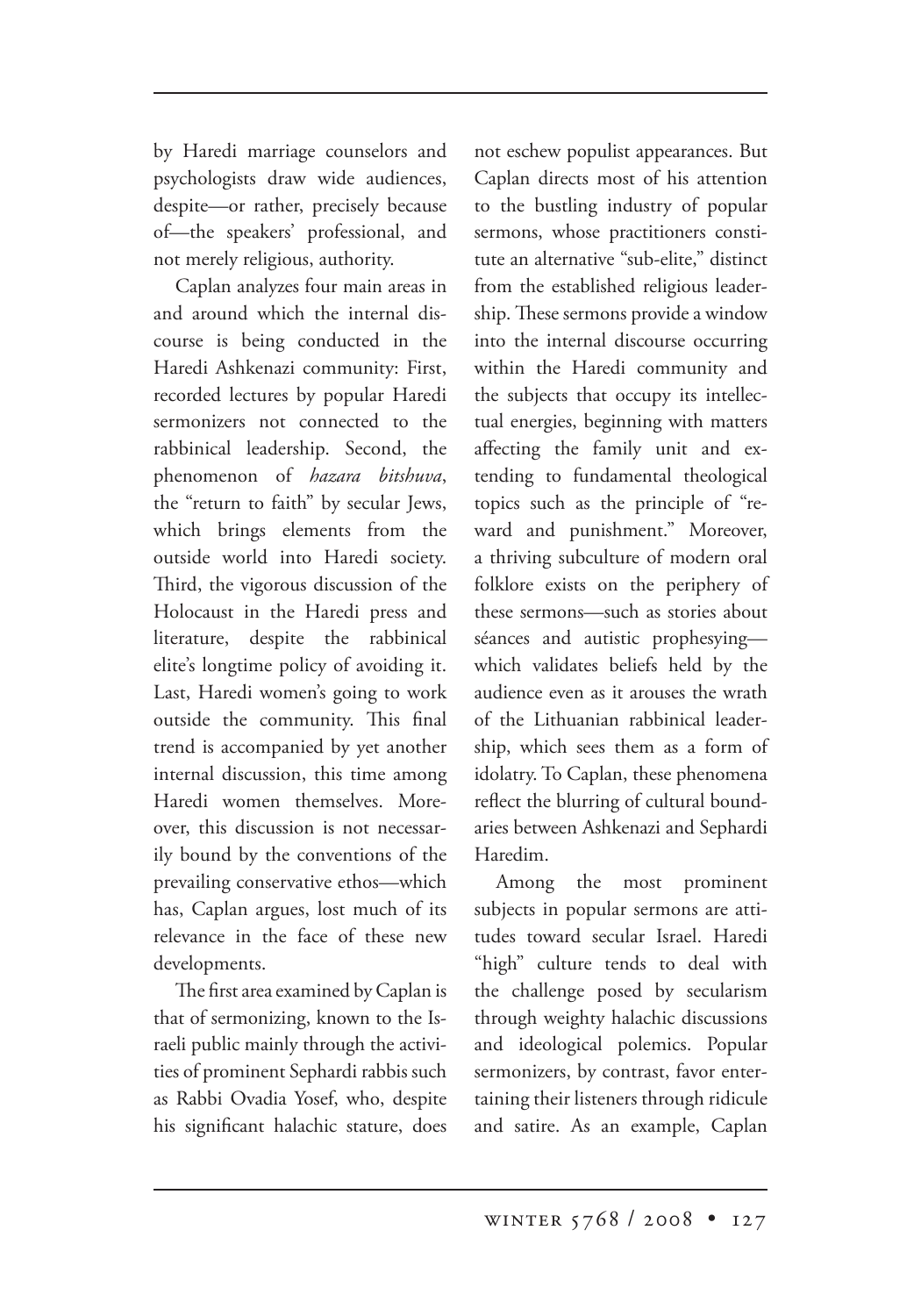cites the genre of "dog stories": Stories that satirize the central position a pet can attain in the lives of a childless secular couple. Caplan quotes a joke told by Rabbi Shabtai Yudelevitch:

A woman went to a Tel Aviv store to buy clothes for her dog. She was there for four or five hours and all the clothes were rejected as unsuitable. Finally, the salesman got angry and said: "Bring the dog and we'll measure him and see what fits." The woman said: "Impossible." Why impossible? Because she wanted it to be a surprise!

Caplan explains that along with the obvious satire and contempt, these "dog stories" also reflect the Haredi community's fear of a perceived threat to their world from a secular culture they often find inscrutable.

Unlike popular sermonizing, which is essentially an internal cultural pastime, the phenomenon of secular Jews joining the religious fold truly puts the Haredi community's ability to protect itself from the outside world to the test. Caplan examines the influence of hazara bitshuva on popular Haredi discourse, evidenced, for example, by a greater concentration on issues of faith that are problematic for "returnees," such as proofs of the existence of God. The real problem presented by these new adherents, however, is the secular baggage they bring with them, and their ambivalence towards

the Haredi society they want to join. Indeed, many returnees are disturbed by the inconsistencies they encounter in Haredi culture, which they view as hypocrisy. Because of this, a plethora of Haredi literature deals with the extent to which the newly repentant Jew must renounce his old life and sever all connection to it. Another weighty issue is the problematic status of returnees in the Haredi community's stratified society, which is reflected, for example, in the restrictions placed on their choice of a suitable marriage partner, and in the paucity of professional opportunities open to them. In this regard, Caplan cites statements by members of the Lithuanian rabbinical elite opposing attempts by returnees to use the knowledge they acquired in the secular world to secure positions in the Haredi educational system.

One of the most striking implications of the hazara bitshuva movement for internal Haredi discourse is a revival of the religious and moral debate surrounding the Holocaust. To Caplan, this revival is proof of the tension between the ideological stance adopted by the community's rabbinical leadership and popular religious needs. The prominent rabbis of the post-Holocaust generation, from Rabbi Avraham Isaiah Karelitz (the Hazon Ish) to the *Admorim* (Hasidic leaders) of the Gur and Belz communities, avoided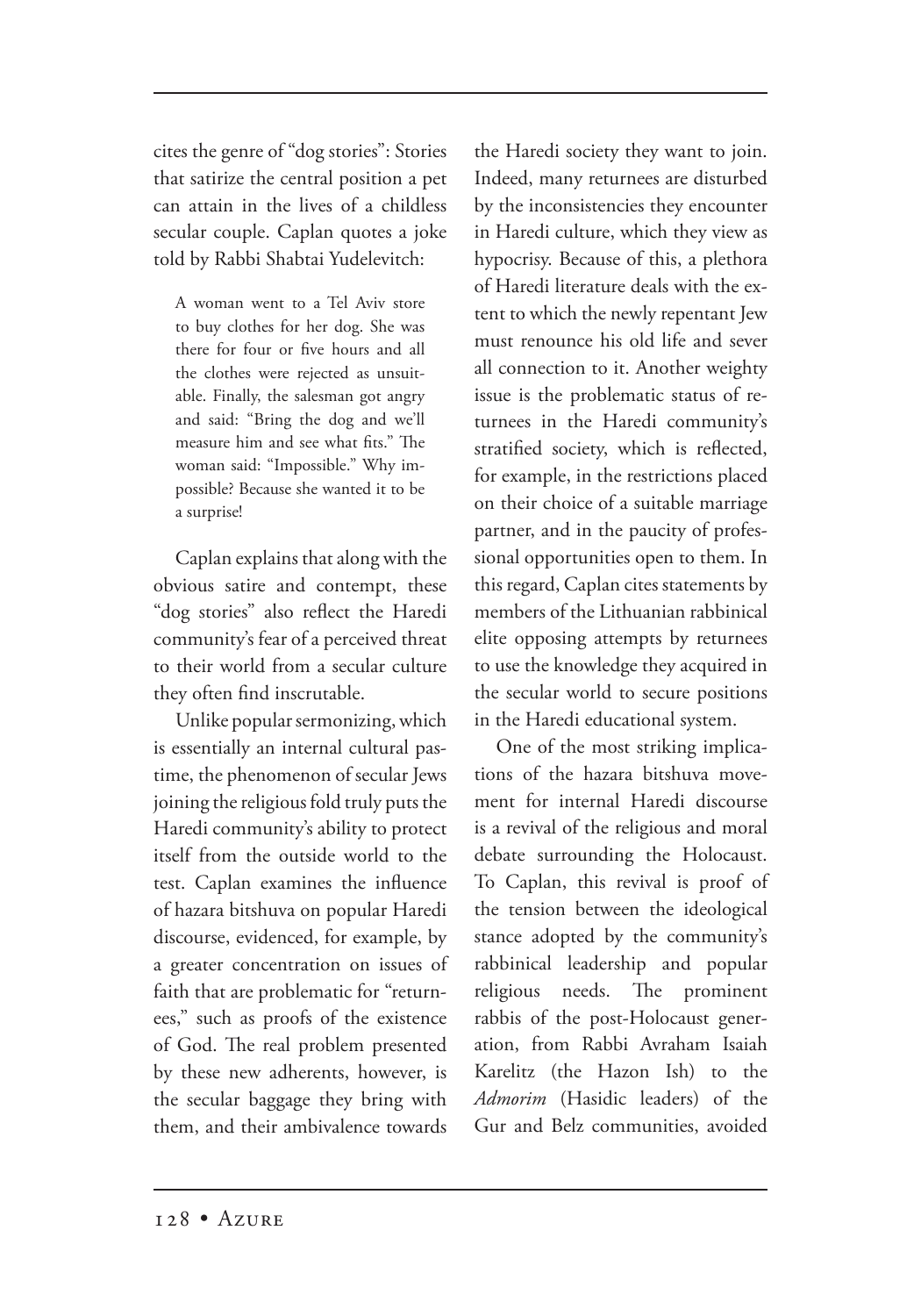discussing the subject, and opposed the composition of elegies and the establishment of memorial days to mark the destruction of European Jewry. Today, by contrast, Haredi discourse is in the grips of what Caplan calls a "Holocaust obsession."

Even though there is no halachic ruling or a clear instruction on the matter, it can be assumed that Lithuanian Judaism withdrew from any historical or theological treatment of the Holocaust, and that it set the trend for those in Hasidic circles whose Admorim chose silence after the Holocaust, a silence that was interpreted by their followers as a guiding principle in religious and educational matters. But that is not how things are…. It would appear to be difficult for the Haredim, like many others who are not Haredim, to keep the decree of silence or satisfy themselves with the explanations given by their longtime leaders.

In contrast to the polemical Haredi historiography of the last two hundred years, which strove to refute secular history and prove the existence of divine providence, the new Haredi Holocaust literature shows a willingness to acknowledge the theological complexity of the subject, understanding that it cannot be interpreted with the simplistic formulation of reward and punishment. Growing interest in the Holocaust has even led to a rare collaboration between the Haredi educational system for girls, Beit Yaakov, and one of Zionism's most prominent symbols—the Yad Vashem Institute for Holocaust Research. Not surprisingly, a visit to Yad Vashem by Haredi teachers was furiously attacked by the Haredi newspaper *Yated Ne'eman*, a mouthpiece for the elite's official ideology.

Arguably, women are inclined to be more active in popular religion than in elite religious culture, which is dominated and ruled by men. And indeed, Haredi women play a significant role in all three phenomena previously described: Popular sermons and lectures; hazara bitshuva; and the writing of textbooks on the Holocaust. Thus, Caplan devotes a separate discussion to the vigorous internal discourse that has developed around the issue of Haredi women working outside the insular community framework. Such work is considered a necessary evil, because Haredi women must support their families financially in order to allow their husbands to devote themselves to Tora study. In the 1980s, Menahem Friedman, the foremost scholar on this subject, claimed that a Haredi woman exposed to modern culture would inevitably import its values into her native community. Her status as a link between her family and the outside world would grant her the ability to bring about a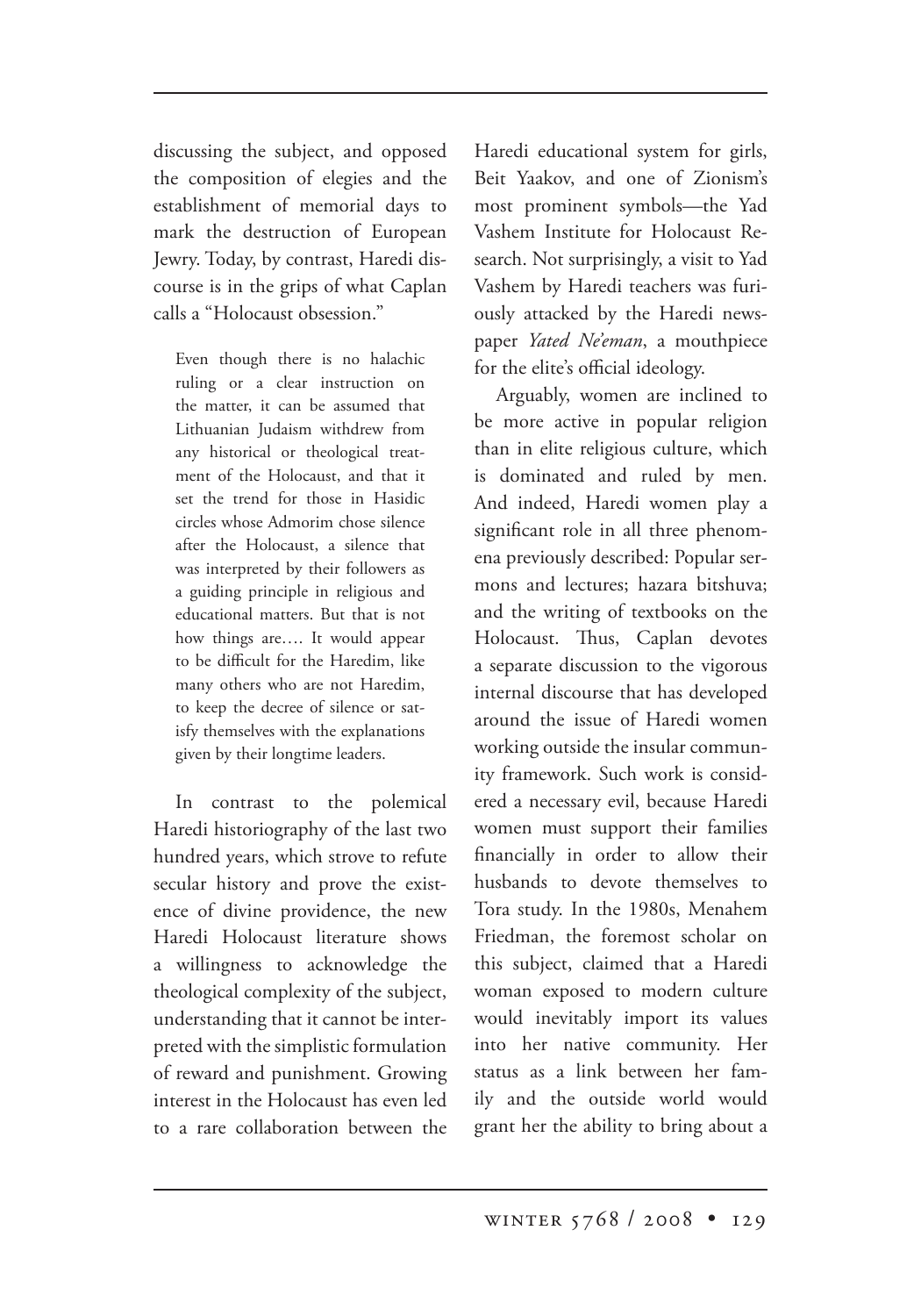profound change in Haredi society, and even undermine its traditional male hierarchy. However, Friedman later admitted that he was mistaken in his prognosis, as he had failed to fully appreciate the power of Haredi indoctrination and its capacity to resist the temptations of the outside world. Caplan cites similar predictions about women in Hasidic communities in the United States, which have also turned out to be mistaken. He takes a more cautious position on the matter, and looks to popular sermons and literature that tackle problems for which the old ideology has still not provided a solution. Caplan mentions, for example, sermonizers who lament the fact that the Haredi woman's role as financial provider has changed over time from an emergency requirement to a secular careerist value. He also points to the flourishing of educational literature written by women, which has taken on the task of dealing with the sensitive situations in which working Haredi women often find themselves.

Finally, Caplan discusses the "Israelization" of the Haredim, a process he describes as "the controlled internalization of values, language, and modes of behavior similar to those existing in various Israeli Jewish groups." According to Caplan, there are several noteworthy expressions of this Israelization on the level of popular discourse: The involvement of the Haredim in the public domain and their participation in voluntary civic associations; their increasing use of modern Hebrew, which infuses the Haredi discourse with the imagery and slang of secular Israeli culture; the willingness of the Haredim to avail themselves of academic experts in a variety of fields, from medicine to technology; and the growing popularity of leisure activities that bring Haredi families to places identified with Zionism: Yad Vashem, the Museum of the Jewish Diaspora, museums of the history of the *Yishuv*  (the pre-state Jewish community in Palestine), and even IDF camps open to the general public on Independence Day.

Caplan explains, however, that Israelization is not necessarily secularization; there is, he insists, no essential contradiction between strict adherence to God's commandments and the internalization of certain elements of Israeli culture. Moreover, "the process of 'Israelization' is, in truth, a partial return to certain characteristics that typified Ashkenazi Haredi society in the mid-twentieth century," before it elected to follow the path of isolationism and separatism. Caplan stresses that this process "is composed of many stages, various layers, and a variety of expressions," and that one can see parallels to it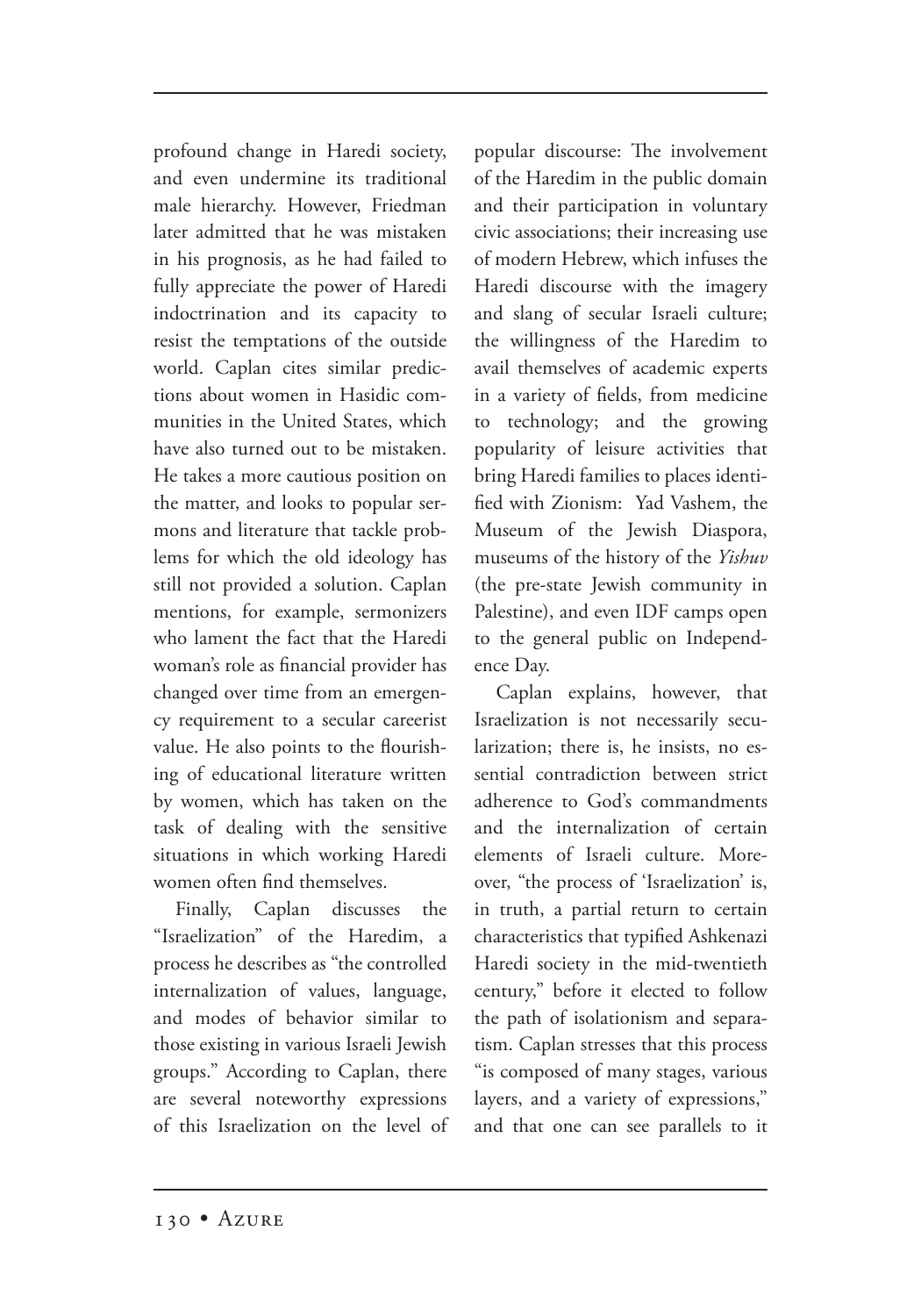in other Haredi societies around the world that have also internalized elements of the surrounding culture. The book ends on a note of extreme caution: "We must remember," writes Caplan, "that processes of this kind, the emotional sensitivity of which is especially high in Haredi society, occur slowly and are sometimes introduced unconsciously.… Only systematic observation over the coming years will reveal if we are truly speaking of an ongoing process or a transient phenomenon."

Reading Caplan's book is a fasci-<br>
Its primary<br>
Its primary achievement lies in the material it presents, the majority of which is taken from Haredi culture as it is lived "in the field." Caplan relies on an abundance of sources of which most secular readers are certainly unaware, and deserves praise for directing the spotlight towards aspects of the Haredi discourse that, until now, have not received appropriate scholarly attention.

However, the book suffers from some conspicuous deficiencies of its own. For example, Caplan does not deal with the foremost challenge facing Haredi society—the Internet. From the Haredi point of view, it is both a blessing and a curse. On the one hand, the Internet allows the Haredim to communicate with each other in online forums and to discuss the specific problems of their various communities. On the other hand, the Internet also exposes the Haredim—and particularly their children—to modern culture with all of its temptations, and threatens to render decades-old prohibitions on the secular media irrelevant.

Caplan is also silent on another interesting development: The phenomenon of the "non-Zionist Right" that has blossomed in Haredi circles since the Oslo accords. The breaking down of the traditional isolationist barriers in regards to Zionism and the recruitment of the Haredim by Benjamin Netanyahu in the prime ministerial elections of 1996 are not to be taken lightly. Persistent rumors claim that strict rabbis who normally took a stubbornly isolationist position towards Israeli politics were forced to support a right-wing secular candidate for fear that any prohibition they might impose on doing so would encounter resistance from within the rabbinical leadership and outright disobedience from the public. In this context, it is important to recall the phenomenon of Haredi membership in the power centers of the secular parties, mainly the Likud central committee, and the bitter power struggles between "modern" Haredim appointed to religious councils by these parties and the old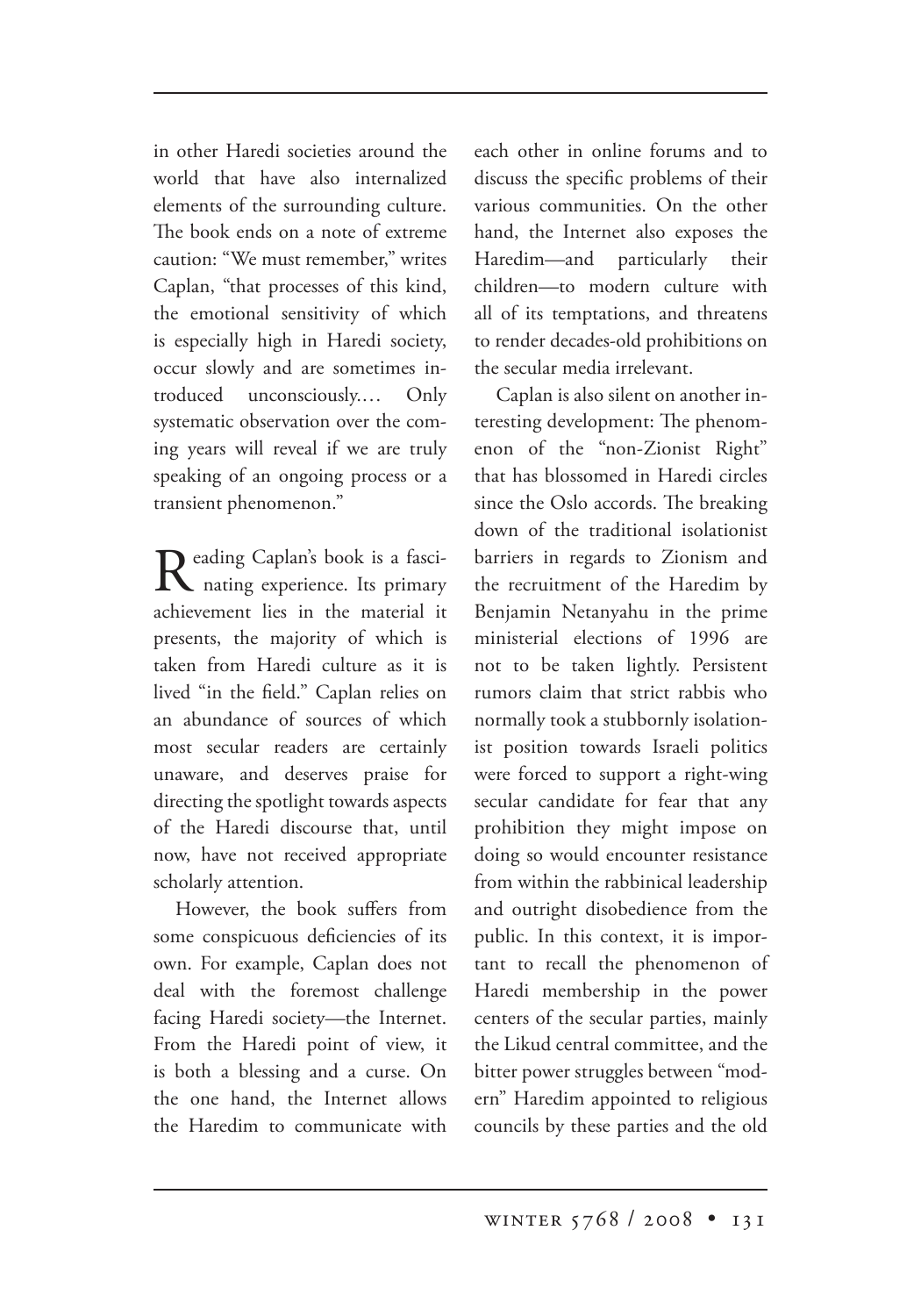Lithuanian elite. This is a point of decisive importance, and its absence from the book is surprising.

But the book does not stand or fall solely on its documentary material. It must also be judged on the basis of its claims and conclusions. One such claim, made by Caplan in his introduction, is that previous research on the Haredim has tended to focus only on their elite and the ideology that it promotes. Yet throughout the book, Caplan complains again and again about the lack of proper scholarly attention paid to key figures in Haredi "high" culture. In this regard, he mentions Rabbi Yosef Shlomo Kahaneman, the head of the Ponevezh yeshiva in Lithuania and later in Bnei Brak, and the Admor of Klausenberger, Rabbi Yekutiel Yehudah Halberstam, one of the great post-Holocaust leaders of Hasidism.

A glance at the bibliographical appendix that surveys "studies of Haredi society in Israel over the last generation" raises further doubts regarding the accuracy of Caplan's claim that there has been excessive scholarly focus on the rabbinical elite. The articles cited in the section on "personalities" deal with only four prominent and well-known Haredi leaders: The Hazon Ish and Rabbi Shach of the Lithuanian Haredim; the Satmar Rabbi, Yoel Teitelbaum; and Rabbi Ovadia Yosef. In the same manner, the list of studies treating "the religious way of life, ideology, theology, and worldview" of the Haredim is quite short. In general, most of the items noted in the appendix deal with anthropological and psychological aspects of Haredi society, such as Yoram Bilu's essay on the structuring of manhood through Lag Ba'omer rituals, or Yehuda Goodman's research into the struggle over identity in the context of psychotherapy.

Ironically, a further demonstration of the problem is provided by another of the author's books, the anthology *Israeli Haredim*, published in 2003 and edited by Caplan and Emmanuel Sivan. Of the nine essays that appear in the anthology, only two—"Changes in the Sephardi World of Halacha: From Tradition to Literature" by Benjamin Lau, and "To Earn a Living or Wait for a Miracle: The Haredi Trap and Its Reflection in Relation to Tora and Work" by Nurit Stadler—discuss the writings of the rabbinical elite in depth. The other seven articles deal with, among other things, the phenomenon of *yotzim lishe'ela* (religious Jews who lose their faith and become secular), types of leisure activity among Haredim, the struggle against archaeological digs at holy sites, and the "Haredi body." None of these articles contain even a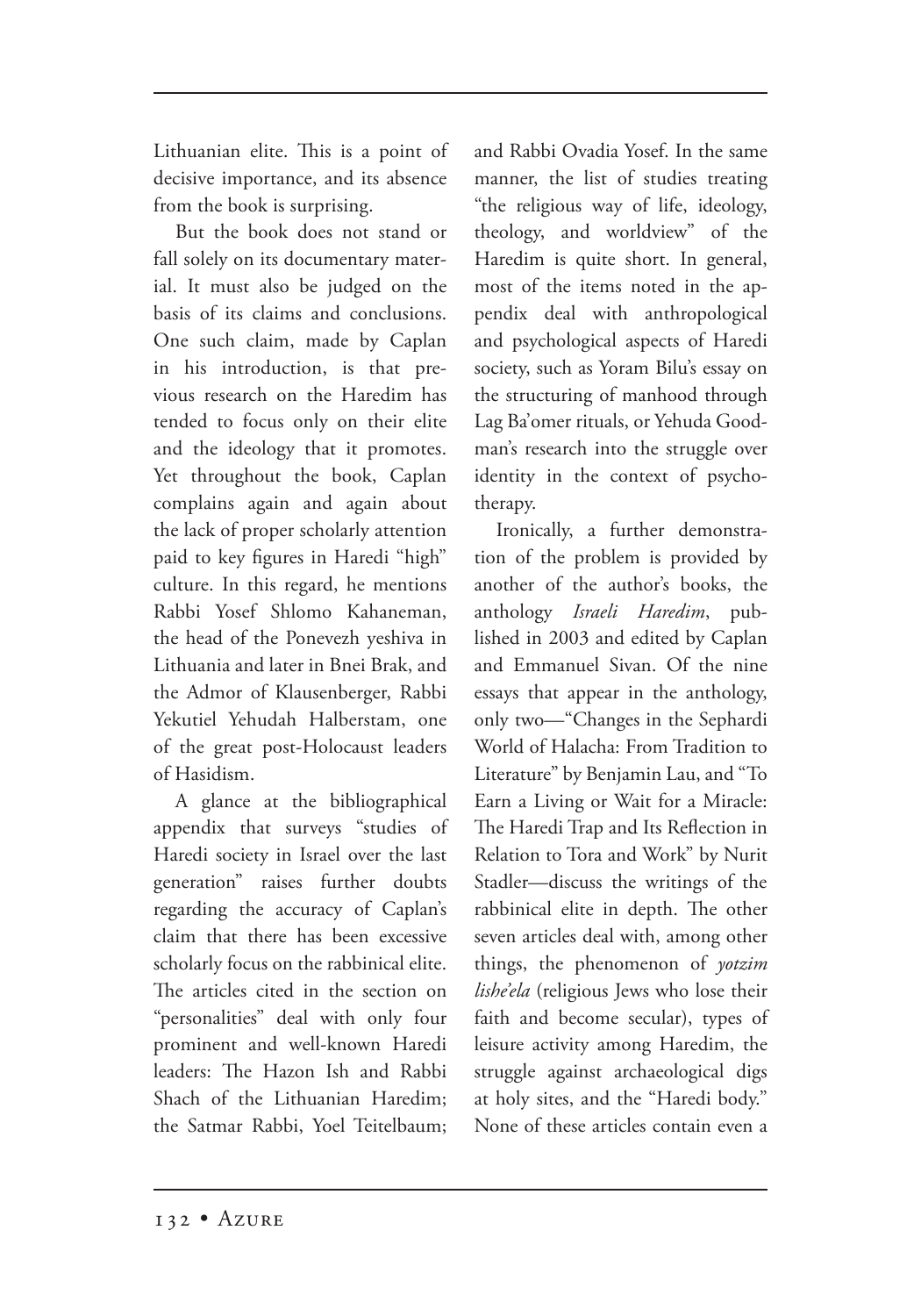single reference to the vast religious literature that forms the basis of official Haredi identity; instead, as is customary these days in academia, they prefer to cite the likes of Michel Foucault or Walter Benjamin.

This lack of sufficient research into elite Haredi culture also throws into question Caplan's claims about the prevailing tension between this culture and the popular religion. It appears that Caplan was forced to ponder this issue himself, and wonders if there really is such a wide gap between these two discourses. After all, what appears to the outside observer as tension may in reality be its exact opposite: A sign of a vigorous ideology that harnesses popular thinking to diversify its message, adapting it to different audiences and changing conditions. Caplan opines, for example, that "a study of the ways Haredi women deal with working outside the community teaches us first and foremost that the central role of official Haredi ideology is weakening," because it does not provide these workers with satisfactory tools to cope with the reality of their lives. And then, in the following paragraph, he proceeds to qualify his statement:

This situation shows that there are tensions and even contradictions between the Haredi establishment religion and the popular one. But

we must remember that the popular discourse is being conducted under the patronage of the official ideology, which emphasizes tradition and continuity, and that a basic obligation to these ideological principles is what enables the popular religion to withstand the shifting challenges of real life.

These words suggest that Caplan finds it difficult to explain the complex role of Haredi ideology in the context of his overall thesis. And, in truth, a more comprehensive examination of the "Haredi establishment religion" might well have turned some of Caplan's claims upside down. The popular discussion of the Holocaust, for example, which Caplan sees as proof of the tension that ostensibly exists between the official viewpoint of the elite and popular thought, actually reflects past disagreements among the rabbinical leadership itself. Indeed, although the position of the Hazon Ish on the subject was ultimately accepted as the official line, it did not express an absolute consensus; esteemed halachic scholars and Hasidic leaders dealt with the issue of the Holocaust in philosophical works, and even composed elegies to the memory of the slaughtered. One of those scholars mentioned by Caplan is the Admor of Slonim, Rabbi Shalom Noah Berezovsky, who saw the Holocaust as a "unique event, exceptional and unprecedented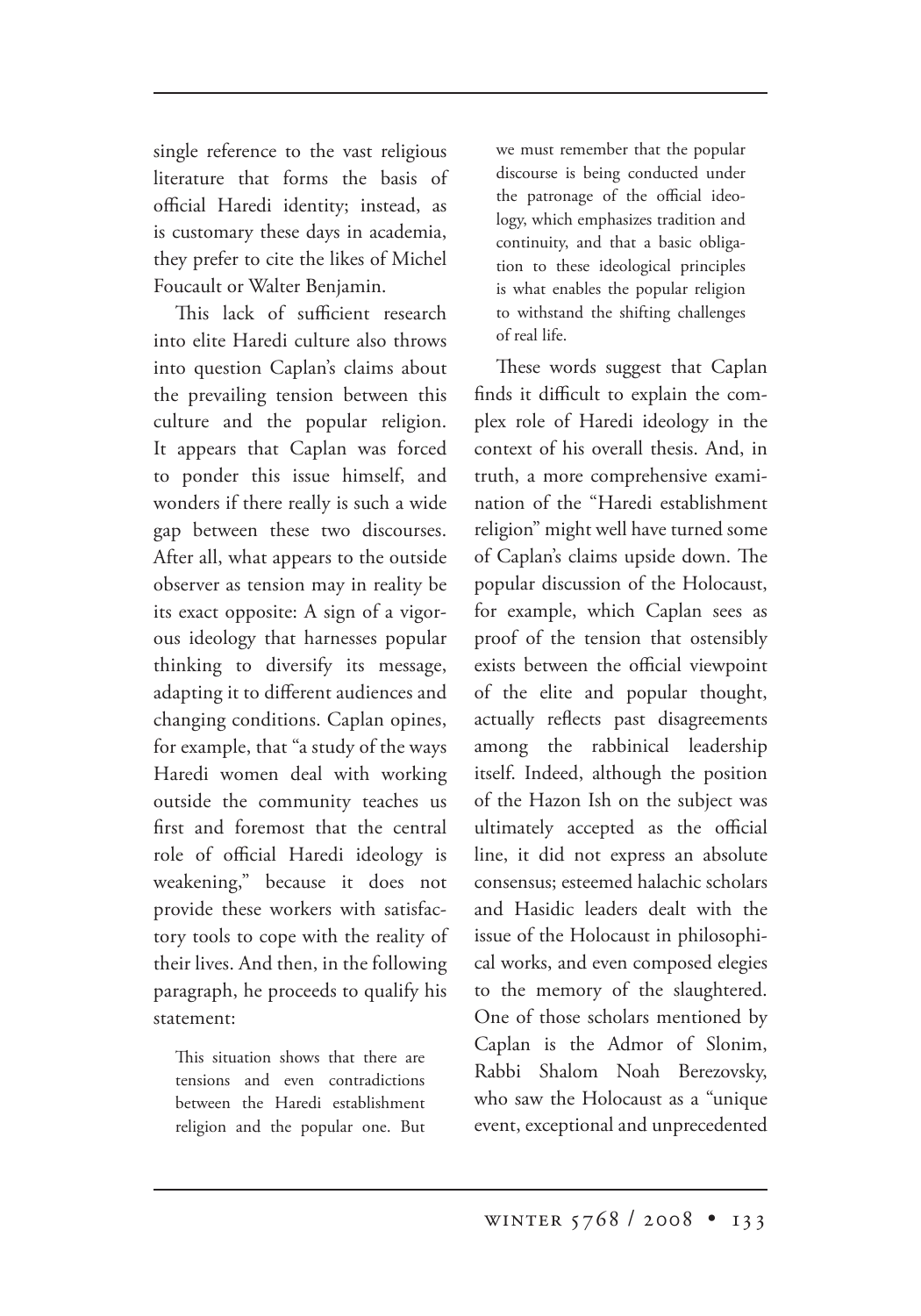in the history of Israel." One should also add the Rebbe of Bobov, Rabbi Shlomo Halberstam, a Holocaust survivor who lost his wife and children, and Rabbi Shmuel Halevi Wosner, one of the great Haredi authorities of our generation, whose name is missing from Caplan's book. The Lithuanian rabbis were also divided on the topic, and two of the most prominent among them—Rabbi Moshe Feinstein and Rabbi Yaakov Kamenetsky, leaders of the Orthodox camp in the United States—signed a leaflet calling on lamentations to be recited on the Ninth of Av in memory of the Holocaust.

This lack of clarity regarding Haredi ideology leaves the picture sketched by Caplan incomplete. In the book's introduction, Caplan claims that his work describes Haredi society "from the bottom up"—that is to say, from the viewpoint of the popular discourse. In this, he sets himself in opposition to previous academic researchers, who have tended to focus on the community's elitist discourse. However, his focus on this perspective does not relieve him of the need to show how the "bottom" actually changes the "top," or, in other words, how the processes he describes are likely to influence the Haredi leadership. After all, even if there is something to Caplan's arguments, and this leadership can no

longer be seen as the sole authority in Haredi society, it is clear that it does continue to have a decisive influence. No change worthy of note will occur without the ideological and halachic approval of the community's elite.

Overall, Caplan takes a palpably cautious stance: He raises questions and tries not to make risky predictions (perhaps in view of Menahem Friedman's bitter experience). In a rumination that appears at the end of the book, he asks whether "the hard core of Haredi society is showing any sense of commitment to Israeli society and a willingness to share the national burden?" This is a question that must occupy the mind of every reader, but Caplan leaves us with no definite answer. He does not offer any long-term prognosis regarding the practical consequences of Israelization, and seems satisfied with the admission that "we do not know what the future holds." This is, perhaps, deference to academic responsibility, but it is difficult to overcome the feeling that the scholar has been defeated by his subject.

These are real defects, but they do not negate the importance of Caplan's book and its scholarly contributions. *Internal Popular Discourse* is an informative, instructive, and enlightening document, some of whose insights deserve further and more profound examination. Although